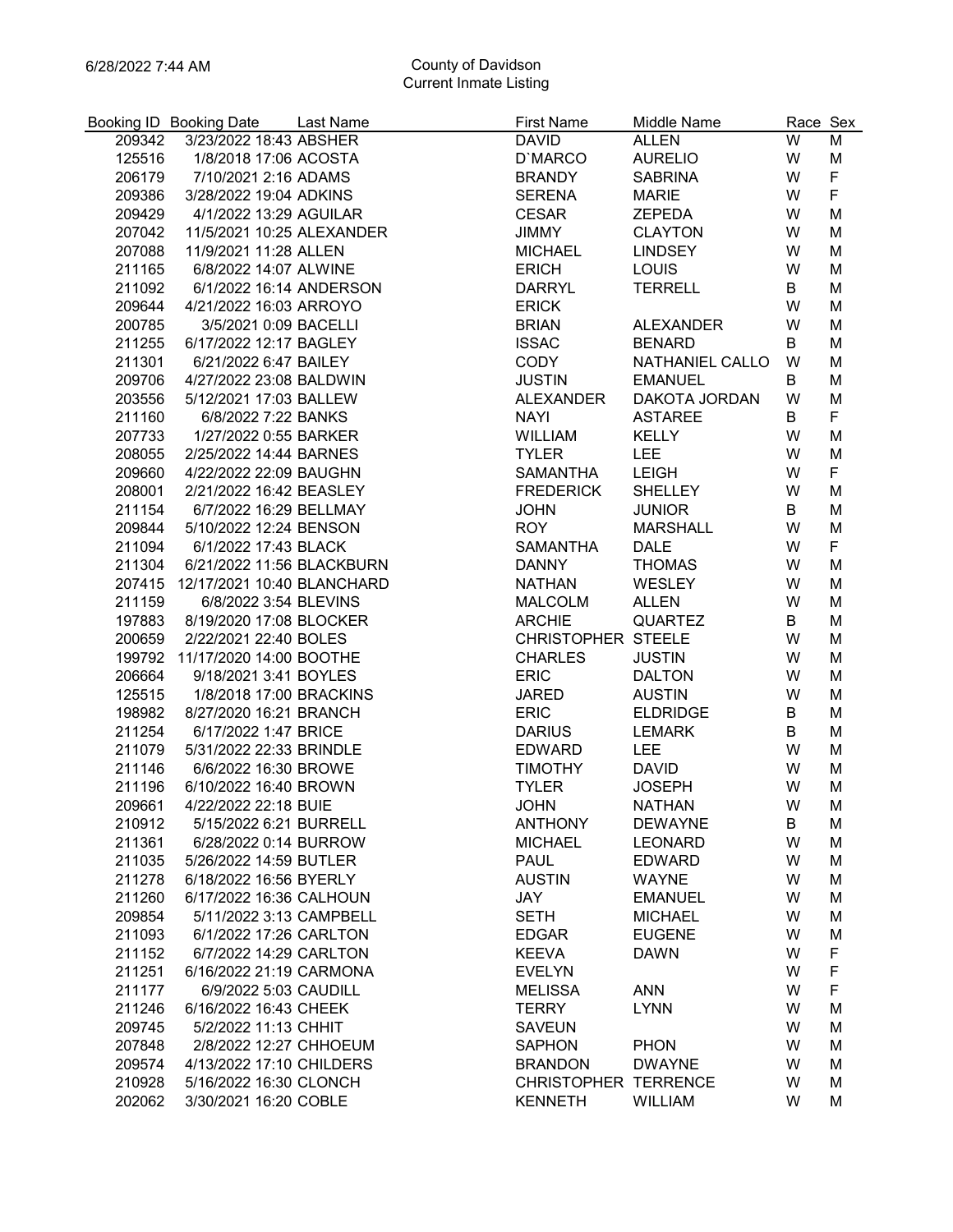|        | Booking ID Booking Date           | Last Name                        | <b>First Name</b> | Middle Name           | Race Sex |        |
|--------|-----------------------------------|----------------------------------|-------------------|-----------------------|----------|--------|
| 211243 | 6/16/2022 13:01 COCHRAN           |                                  | ZACHARY           | <b>TYLER</b>          | W        | M      |
| 211053 | 5/28/2022 23:17 COLEMAN           |                                  | <b>JAMES</b>      | <b>KENNEDY</b>        | B        | M      |
| 211335 | 6/24/2022 19:18 COLLINS           |                                  | <b>DERRICK</b>    | <b>WAYNE</b>          | W        | M      |
| 211248 | 6/16/2022 17:23 COLLINS           |                                  | <b>STEVIE</b>     | <b>GORDON</b>         | W        | M      |
| 209499 | 4/6/2022 0:06 COOPER              |                                  | <b>BRADLEY</b>    | <b>SCOTT</b>          | W        | M      |
|        | 207075 11/8/2021 15:29 CORUM      |                                  | <b>JONATHAN</b>   | <b>MICHAEL</b>        | W        | M      |
|        | 207175 11/18/2021 21:18 COX       |                                  | <b>MEGAN</b>      | <b>MARIE</b>          | W        | F      |
| 206159 | 7/7/2021 22:06 CRANFORD           |                                  | <b>JONATHAN</b>   | <b>ADAM</b>           | W        | M      |
| 211136 | 6/5/2022 14:31 CRANFORD           |                                  | <b>MARC</b>       | <b>TAYLOR</b>         | W        | M      |
| 202012 | 3/25/2021 17:46 CRAVER            |                                  | <b>BLAKE</b>      | <b>ALAN</b>           | W        | M      |
| 207265 | 12/1/2021 23:37 CRIBB             |                                  | RODNEY            | <b>CLAY</b>           | W        | M      |
| 211084 | 6/1/2022 7:49 DANIELS             |                                  | <b>MARVIN</b>     |                       | B        | M      |
| 210963 | 5/19/2022 15:54 DAVIS             |                                  | ALYSSA            | <b>JORDAN</b>         | W        | F      |
| 208053 | 2/25/2022 14:39 DENNIS            |                                  | STANLEY           | <b>KELLIS</b>         | W        | M      |
|        | 205741   5/29/2021   1:02 DERIGGS |                                  | RAHAIN            | <b>ANTIONE</b>        | W        | M      |
| 211309 | 6/22/2022 0:57 DEROSE             |                                  | <b>JOHNIE</b>     | <b>ZEKE</b>           | W        | M      |
| 211336 | 6/24/2022 20:45 DUFLO             |                                  | <b>GENA</b>       | MAY                   | W        | F      |
| 209214 | 3/12/2022 2:56 DULIN              |                                  | <b>JASON</b>      | <b>ALLEN</b>          | B        | M      |
| 206521 | 8/18/2021 15:50 ECHOLS            |                                  | <b>JULIA</b>      | <b>CARISSA NIXON</b>  | B        | F      |
| 207788 | 2/2/2022 11:21 EPPS               |                                  | ANTHONY           | <b>CLYDE</b>          | W        | M      |
| 200592 | 2/16/2021 14:57 ERVIN             |                                  | TIMOTHY           | <b>JEROME</b>         | B        | M      |
| 206565 |                                   | 8/27/2021 0:06 ESTRADA-OCHOA     | <b>JAVIER</b>     | <b>ALEXANDER</b>      | W        | M      |
| 211098 | 6/2/2022 5:05 EVANS               |                                  | <b>BOBBY</b>      | <b>MCGEE</b>          | B        | M      |
| 211357 |                                   | 6/27/2022 12:30 EVERHART         | <b>CHRISTIAN</b>  | <b>PLESS</b>          | W        | M      |
| 210931 | 5/16/2022 17:46 FENTON            |                                  | KIMBERLY          | <b>DAWN</b>           | W        | F      |
| 209581 |                                   | 4/14/2022 16:10 FERRELL          | <b>BRANSON</b>    | <b>LEE</b>            | W        | M      |
| 211031 | 5/26/2022 3:25 FERRIS             |                                  | <b>LOUIS</b>      | <b>NMN</b>            | B        | M      |
| 209801 | 5/5/2022 20:10 FIELDS             |                                  | <b>HENRY</b>      | <b>JEROME</b>         | B        | M      |
|        | 6/3/2022 19:08 FINK               |                                  |                   | <b>LEE</b>            | W        |        |
| 211122 |                                   | 5/18/2022 13:22 FLOREZ -GONZALEZ | <b>MICHAEL</b>    |                       | W        | M      |
| 210953 |                                   |                                  | <b>JUAN</b>       | <b>DAVID</b>          |          | M      |
| 211360 | 6/27/2022 16:46 FRASIER           |                                  | <b>JUSTIN</b>     | <b>MICHAEL</b>        | B        | M      |
| 211312 | 6/22/2022 6:43 FULLER             |                                  | <b>DERRICK</b>    | <b>BENARD</b>         | B        | M<br>F |
| 209510 | 4/6/2022 20:44 FULLER             |                                  | LAURA             | <b>CHRISTINE</b>      | W        |        |
| 211249 | 6/16/2022 20:23 GARCIA            |                                  | <b>JORGE</b>      | ALEJANDRO             | W        | M      |
| 210925 |                                   | 5/16/2022 12:35 GARRETT          | <b>JAMES</b>      | <b>QUASHAWN LEWIS</b> | B        | M      |
| 211109 | 6/2/2022 21:12 GASTON             |                                  | <b>DEVON</b>      | <b>LAWRENCE</b>       | B        | M      |
| 209421 | 3/31/2022 23:50 GIBBS             |                                  | CHRISTOPHER JAMES |                       | W        | М      |
| 145364 | 2/12/2019 20:17 GILBERT           |                                  | <b>JEFFREY</b>    | LEE                   | B        | M      |
| 211333 | 6/24/2022 14:09 GILBERT           |                                  | <b>SABOTA</b>     | <b>DANIELLE</b>       | B        | M      |
| 211101 |                                   | 6/2/2022 10:16 GONZALEZ MIRANDA  | <b>JAFART</b>     | <b>ABDIEL</b>         | W        | M      |
| 142883 | 1/17/2019 15:58 GOOD              |                                  | <b>RASHEMEL</b>   | <b>SHABAZZ</b>        | B        | M      |
| 211359 | 6/27/2022 16:20 GRAHAM            |                                  | <b>ERICA</b>      | <b>RENAE</b>          | W        | F      |
| 207197 | 11/22/2021 15:59 GREEN            |                                  | <b>PATTY</b>      | <b>ROSE</b>           | B        | F      |
| 206987 | 10/28/2021 21:51 GREENE           |                                  | <b>DEXTER</b>     | <b>EUGENE</b>         | B        | M      |
| 210982 | 5/21/2022 14:51 GRIFFIN           |                                  | <b>DAVID</b>      | <b>DANIEL</b>         | W        | M      |
| 210941 | 5/17/2022 16:01 GRIMMETT          |                                  | <b>TASHA</b>      | <b>NICOLE</b>         | W        | F      |
| 210999 | 5/23/2022 16:16 GROVES            |                                  | <b>CHAD</b>       | <b>STEPHEN</b>        | W        | M      |
| 211168 | 6/8/2022 16:46 GRUBB              |                                  | <b>RICHARD</b>    | WESLEY                | W        | M      |
| 195122 | 5/28/2020 18:28 GUNTER            |                                  | <b>ZACHERY</b>    | <b>GRAY</b>           | W        | M      |
| 207422 | 12/18/2021 3:18 GURLEY            |                                  | <b>MARK</b>       | <b>PATRICK</b>        | W        | M      |
| 209115 | 3/3/2022 17:44 HAMMOND            |                                  | <b>MICHAEL</b>    | <b>NMN</b>            | W        | M      |
| 211295 | 6/20/2022 19:23 HANCOCK           |                                  | <b>BRANDON</b>    | <b>ROY</b>            | W        | M      |
| 211342 | 6/25/2022 13:21 HARRIS            |                                  | <b>ERIC</b>       | <b>SCOTT</b>          | W        | М      |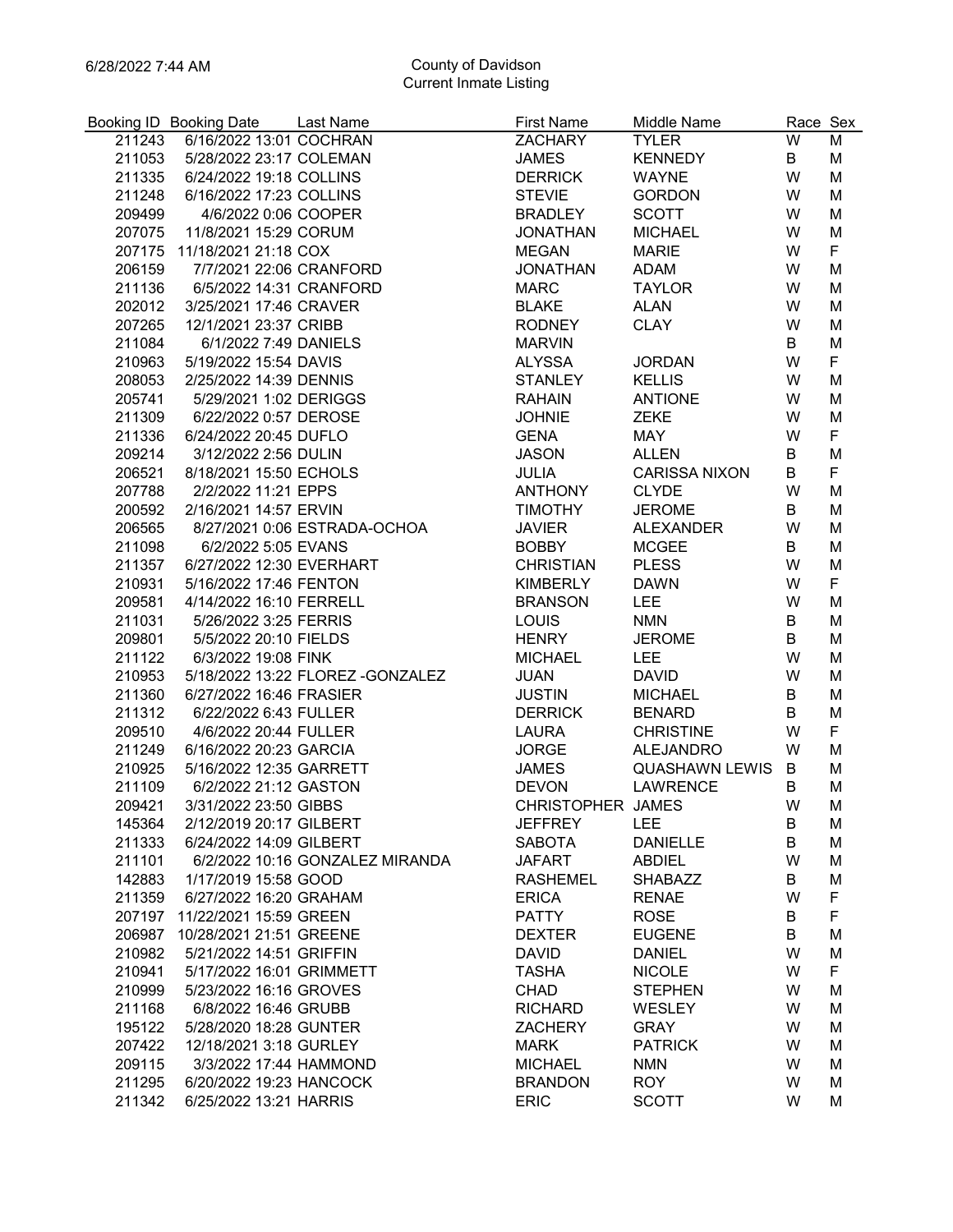|                  | Booking ID Booking Date                          | Last Name                   | <b>First Name</b>               | Middle Name                      | Race Sex |                |
|------------------|--------------------------------------------------|-----------------------------|---------------------------------|----------------------------------|----------|----------------|
| 211350           | 6/26/2022 12:26 HARTSOOK                         |                             | <b>ASHLEY</b>                   | <b>MCCOLLUM</b>                  | W        | $\overline{F}$ |
| 211311           | 6/22/2022 1:43 HEDRICK                           |                             | <b>DONNA</b>                    | <b>KINDLEY</b>                   | W        | F              |
| 209420           | 3/31/2022 22:38 HEDRICK                          |                             | <b>NATHAN</b>                   | <b>JAMES</b>                     | W        | M              |
| 211148           |                                                  | 6/7/2022 1:27 HENDERSON     | <b>JOANNA</b>                   | <b>LYNN</b>                      | W        | F              |
| 120086           | 6/22/2017 18:47 HENDERSON                        |                             | KAREEM                          | <b>JAMAAL</b>                    | B        | M              |
| 202199           | 4/10/2021 10:08 HENDRICK                         |                             | <b>STEPHEN</b>                  | <b>CRAIG</b>                     | W        | M              |
| 200430           | 1/31/2021 20:00 HESS                             |                             | <b>ALAN</b>                     | <b>SHANE</b>                     | W        | M              |
| 211153           | 6/7/2022 15:39 HIGGINS                           |                             | <b>RICHARD</b>                  | <b>DWAYNE</b>                    | B        | M              |
| 211302           | 6/21/2022 10:11 HOLMES                           |                             | <b>TEVIN</b>                    | JA`KIEL                          | B        | M              |
|                  | 211337 6/25/2022 0:11 HOLSHOUSER                 |                             | <b>ALLEN</b>                    | <b>PAUL</b>                      | W        | M              |
|                  | 206958 10/25/2021 21:05 HONEYCUTT                |                             | ZACHERY                         | <b>RYAN</b>                      | W        | M              |
| 210895           | 5/13/2022 15:16 HOOD                             |                             | <b>DASMOND</b>                  | <b>NASHON</b>                    | B        | M              |
| 211117           | 6/3/2022 17:03 HOPKINS                           |                             | <b>STEVEN</b>                   | <b>HUNTER</b>                    | W        | M              |
| 209402           | 3/30/2022 11:38 HOPPER                           |                             | <b>HYKEEM</b>                   | E`SEAN                           | B        | M              |
| 209651           | 4/22/2022 4:25 HORACE                            |                             | <b>LUEMEUS</b>                  | <b>BARKARBUTO</b>                | B        | M              |
| 199712           | 11/5/2020 17:16 HORN                             |                             | <b>MICHAEL</b>                  | <b>SHAWN</b>                     | W        | M              |
| 205743           | 5/29/2021 1:33 HUFF                              |                             | FREDDIE                         | <b>WAYNE</b>                     | W        | M              |
| 210989           | 5/22/2022 12:50 HUFFMAN                          |                             | <b>JOHNNY</b>                   | <b>RAY</b>                       | W        | M              |
| 210983           | 5/21/2022 15:50 HUGGINS                          |                             | ANTHONY                         | <b>RYAN</b>                      | W        | M              |
| 211245           | 6/16/2022 16:16 HUGHES                           |                             | <b>JOHNATHEN</b>                | <b>SHERMAN</b>                   | W        | M              |
| 209413           | 3/31/2022 10:48 HUGHES                           |                             | <b>TIMOTHY</b>                  | <b>MONROE</b>                    | W        | M              |
| 199594           | 10/25/2020 0:41 HULIN                            |                             | <b>BUD</b>                      | <b>BARRY</b>                     | W        | M              |
| 208031           | 2/23/2022 19:19 HUNTLEY                          |                             | <b>WILLIAM</b>                  | CARL                             | B        | M              |
| 211297           | 6/20/2022 20:10 ISLEY                            |                             | <b>RICO</b>                     | <b>JERMAINE</b>                  | B        | M              |
| 209843           | 5/10/2022 10:44 JACKSON                          |                             | RANDY                           | <b>MICHAEL</b>                   | B        | M              |
| 211293           | 6/20/2022 19:01 JENERETTE                        |                             | <b>MARKEL</b>                   | <b>OLANDER</b>                   | B        | M              |
| 209157           | 3/7/2022 14:44 JENKINS                           |                             | <b>CHARLES</b>                  | <b>THOMAS</b>                    | W        | M              |
| 202268           | 4/15/2021 16:29 JENKINS                          |                             | <b>MARK</b>                     | ANTHONY                          | W        | M              |
| 211233           | 6/15/2022 15:22 JENKINS                          |                             | <b>QUARTEZ</b>                  | <b>DAYSHAWN</b>                  | B        | M              |
| 211224           | 6/14/2022 14:46 JOHNSON                          |                             | <b>JOHN</b>                     | WESLY                            | W        | M              |
| 190425           | 3/6/2020 19:27 JOLLIE                            |                             | <b>JOEL</b>                     | ABRAM                            | W        | M              |
| 211222           | 6/14/2022 12:57 JONES                            |                             | CARLTON                         | <b>PRESTON</b>                   | B        | M              |
| 211232           | 6/15/2022 14:58 JONES                            |                             | CASSANDRA                       |                                  | W        | F              |
| 206935           | 10/22/2021 14:09 JONES                           |                             | <b>JOSHUA</b>                   | <b>THADDEUS</b>                  | W        | M              |
| 211096           | 6/2/2022 1:06 JORDAN                             |                             | <b>GERALD</b>                   |                                  | W        | M              |
| 207679           | 1/19/2022 15:09 JOYCE                            |                             | <b>DERRICK</b>                  | <b>JAMES</b>                     | W        | M              |
|                  |                                                  |                             |                                 |                                  | W        |                |
| 210927<br>205889 | 5/16/2022 15:21 JUSTICE<br>6/11/2021 3:07 KEARNS |                             | <b>JACOB</b>                    | <b>NMN</b>                       | B        | М              |
| 210935           | 5/17/2022 1:30 KEFFER                            |                             | <b>ZACHARY</b><br><b>JOSEPH</b> | <b>DEONTRA</b><br><b>CHARLES</b> | W        | M<br>M         |
|                  | 6/15/2022 16:37 KELLER                           |                             |                                 |                                  | W        |                |
| 211234           |                                                  |                             | <b>JASON</b>                    | <b>WESLEY</b>                    |          | M              |
| 129787           | 7/8/2018 15:46 KENNEDY                           |                             | <b>GREGORY</b>                  | <b>LAVERNE</b>                   | B        | M              |
| 211214           | 6/13/2022 14:34 KHAN                             |                             | <b>JEREMY</b>                   | <b>WAYNE</b>                     | W        | M              |
| 206594           | 9/3/2021 14:11 KINDLE                            |                             | <b>ABDULLAH</b>                 | <b>MUIZ</b>                      | B        | M              |
| 200373           | 1/26/2021 14:59 KINDLEY                          |                             | <b>DANIEL</b>                   | <b>MARK</b>                      | W        | M              |
| 207334           | 12/9/2021 15:44 KING                             |                             | <b>EDWARD</b>                   | <b>LEE</b>                       | W        | M              |
| 209471           | 4/4/2022 5:09 KINZER                             |                             | <b>RONALD</b>                   | <b>JASON</b>                     | W        | M              |
| 206459           | 8/4/2021 16:54 KIRKUS                            |                             | <b>JAMES</b>                    | <b>WILLIAM</b>                   | W        | M              |
| 210998           | 5/31/2022 15:56 KNOTTS                           |                             | <b>ISSAC</b>                    | <b>EMANUEL</b>                   | B        | M              |
| 211099           | 6/2/2022 9:12 KOLWYCK                            |                             | <b>KAITLYN</b>                  | <b>MARIE</b>                     | W        | F              |
| 206990           | 10/29/2021 1:43 LAFONE                           |                             | <b>RICHARD</b>                  | <b>TODD</b>                      | W        | M              |
| 207873           |                                                  | 2/10/2022 11:00 LAFOUNTAINE | <b>DELBERT</b>                  | <b>DENNIS</b>                    | W        | M              |
| 210924           | 5/16/2022 9:47 LAKEY                             |                             | <b>AIMEE</b>                    | <b>LYNN</b>                      | W        | F              |
| 209433           | 4/1/2022 14:11 LAND                              |                             | <b>ALLISON</b>                  | <b>SUE</b>                       | W        | F              |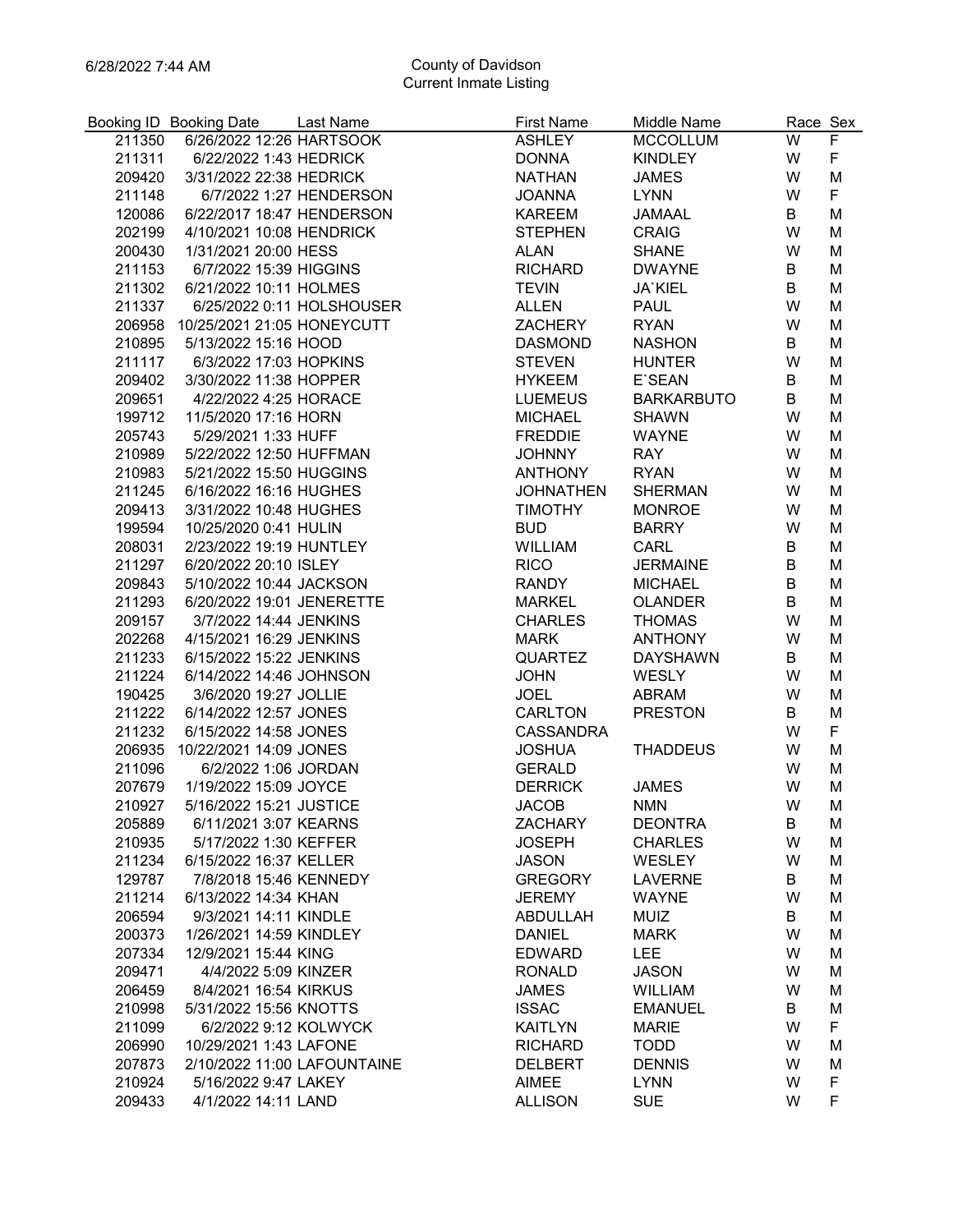|        | Booking ID Booking Date                        | Last Name                        | <b>First Name</b>              | Middle Name            | Race Sex |        |
|--------|------------------------------------------------|----------------------------------|--------------------------------|------------------------|----------|--------|
| 211256 | 6/17/2022 12:16 LAVENDER                       |                                  | <b>BRANDON</b>                 | ANDREW                 | W        | M      |
| 197543 | 7/16/2020 3:41 LAWTON                          |                                  | <b>ERICK</b>                   | <b>LORENZO</b>         | B        | M      |
| 209802 | 5/5/2022 20:12 LEONARD                         |                                  | <b>ETHAN</b>                   | <b>TYLER</b>           | W        | M      |
| 209773 | 5/4/2022 12:38 LEWIS                           |                                  | <b>CHARLES</b>                 | <b>THOMAS</b>          | B        | M      |
| 209597 | 4/17/2022 2:01 LEWIS                           |                                  | <b>LUCAS</b>                   | <b>MACKENZIE</b>       | W        | M      |
| 208059 | 2/26/2022 1:57 LEWIS                           |                                  | NATHANIEL                      | <b>EDWARD</b>          | W        | M      |
| 209663 | 4/23/2022 1:27 LOCKLEAR                        |                                  | <b>JAMES</b>                   | <b>TYLER</b>           | W        | M      |
| 211058 | 5/29/2022 16:57 LODEN                          |                                  | CODY                           | <b>GENE</b>            | W        | M      |
| 210985 | 5/22/2022 4:04 LONG                            |                                  | CARRIE                         | <b>LEE</b>             | W        | F      |
| 209789 | 5/5/2022 9:01 LOPEZ                            |                                  | ALFREDO                        |                        | W        | M      |
| 211319 | 6/23/2022 10:50 LUPER                          |                                  | <b>MATTHEW</b>                 | <b>DANIEL</b>          | W        | M      |
|        | 207207 11/23/2021 15:59 MARIA                  |                                  | <b>ALEX</b>                    | COUTO                  | W        | M      |
| 209730 | 4/30/2022 17:16 MARSH                          |                                  | <b>DANIRIUS</b>                | <b>MARQUEZ</b>         | B        | M      |
| 209448 | 4/2/2022 2:01 MARSH                            |                                  | NATHANIEL                      | ANTONIO DANYADA B      |          | M      |
|        | 206842 10/12/2021 21:43 MARTIN                 |                                  | <b>DONNELL</b>                 | ALI                    | B        | M      |
| 211129 | 6/4/2022 4:39 MARTIN                           |                                  | <b>JAHEIM</b>                  | LAMAR                  | B        | M      |
| 207668 | 1/18/2022 21:58 MARTIN                         |                                  | JEREMY                         | <b>CRAIG</b>           | W        | M      |
| 211292 | 6/20/2022 17:10 MARTIN                         |                                  | <b>RUSSELL</b>                 | GRAY                   | W        | M      |
| 209666 | 4/23/2022 10:38 MARTINDALE                     |                                  | <b>JASON</b>                   | <b>PAUL</b>            | W        | M      |
| 211155 |                                                | 6/7/2022 17:50 MARTINEZ-GRANADOS | <b>RENE</b>                    | <b>MAURICO</b>         | W        | M      |
| 211322 | 6/23/2022 13:26 MATTSON                        |                                  | <b>ALEXANDRIA</b>              | <b>NMN</b>             | W        | F      |
| 210934 | 5/17/2022 0:13 MAY                             |                                  | GARY                           | <b>DWAYNE</b>          | W        | M      |
| 203621 | 5/19/2021 14:21 MAYES                          |                                  | <b>KENNY</b>                   | <b>DALE</b>            | W        | M      |
| 210905 | 5/14/2022 17:56 MCADAMS                        |                                  | <b>DUSTIN</b>                  | <b>STUART</b>          | W        | M      |
| 209690 | 4/26/2022 1:47 MCCLURE                         |                                  | <b>DARNELL</b>                 | WAYNE                  | W        | M      |
| 197610 | 7/23/2020 10:19 MCCORMICK                      |                                  | <b>TESSA</b>                   | <b>RAE</b>             | W        | F      |
| 211303 | 6/21/2022 10:14 MCDOWELL                       |                                  | <b>MICHAEL</b>                 | KEITH                  | W        | M      |
| 199824 | 11/20/2020 13:48 MCLENDON                      |                                  | <b>JAMION</b>                  | <b>TERRELL</b>         | B        | M      |
| 210944 | 5/17/2022 22:26 MCMANN                         |                                  | <b>NEAL</b>                    | <b>ALLEN</b>           | W        | M      |
|        | 207143 11/15/2021 19:13 MCNEAIR                |                                  | <b>JEREMY</b>                  | <b>ALONZO</b>          | B        | M      |
| 211021 | 5/25/2022 12:55 MEADOR                         |                                  | <b>ALEX</b>                    | <b>DALE</b>            | W        | M      |
| 211147 | 6/6/2022 18:26 MERCER                          |                                  | <b>DENNIS</b>                  | <b>HAYNES</b>          | W        | M      |
| 211226 | 6/14/2022 20:12 MICHAEL                        |                                  | <b>KATHLEEN</b>                | <b>HARTSELL</b>        | W        | F      |
| 210954 | 5/18/2022 15:36 MILLER                         |                                  |                                |                        |          | M      |
|        |                                                |                                  | <b>JASON</b>                   | <b>LEE</b>             | W        |        |
| 211324 | 6/23/2022 16:29 MIXON                          |                                  | <b>ROBERT</b><br><b>ROSA</b>   | LEROY                  | W        | M<br>F |
| 209637 | 4/21/2022 3:56 MOJICA                          |                                  |                                | <b>MARIE</b>           | W<br>W   |        |
| 211239 | 6/16/2022 3:54 MOODY                           |                                  | <b>TIMOTHY</b>                 | ADAM                   |          | М      |
| 209762 | 5/3/2022 12:09 MOORE<br>11/18/2021 20:33 MOORE |                                  | <b>DMARHI</b><br><b>DUSTIN</b> | CAQUAN<br><b>COREY</b> | в<br>W   | M      |
| 207174 |                                                |                                  |                                |                        |          | M      |
| 211262 | 6/17/2022 19:38 MORGAN                         |                                  | <b>LANCE</b>                   | <b>ALONZO</b>          | B        | M      |
| 206903 | 10/19/2021 22:35 MORRISON                      |                                  | <b>DANIEL</b>                  | <b>FRANKLIN</b>        | W        | M      |
| 195002 | 5/15/2020 11:21 MOSER                          |                                  | <b>RONALD</b>                  | <b>LEE</b>             | W        | M      |
| 209116 | 3/3/2022 17:51 MOSES                           |                                  | <b>BRIAN</b>                   | <b>KEITH</b>           | B        | M      |
| 207941 | 2/16/2022 13:21 MOSLEY                         |                                  | <b>TARIQ</b>                   | <b>KHALID</b>          | B        | M      |
| 207741 | 1/27/2022 17:41 MUNGER                         |                                  | <b>MARINDA</b>                 | <b>DAWN</b>            | W        | F      |
| 211194 | 6/10/2022 14:41 MYERS                          |                                  | <b>FRANKLIN</b>                | <b>EUGENE</b>          | W        | M      |
| 128090 | 4/9/2018 10:40 NEWSOME                         |                                  | <b>JAMES</b>                   | <b>WILLIAM</b>         | W        | M      |
| 211102 | 6/2/2022 13:02 NOBLES                          |                                  | <b>JUSTIN</b>                  | <b>LEE</b>             | W        | M      |
| 210977 | 5/20/2022 23:29 NORMAN                         |                                  | <b>ANGELA</b>                  | <b>NICOLE</b>          | W        | F      |
| 125452 | 1/4/2018 13:56 NORMAN                          |                                  | <b>JOSHUA</b>                  | <b>KALEB</b>           | B        | M      |
| 210978 | 5/20/2022 23:53 OSBORNE                        |                                  | <b>ROBERT</b>                  | <b>WAYNE</b>           | W        | M      |
| 211314 | 6/22/2022 11:13 OSBORNE                        |                                  | <b>SHELLEY</b>                 | <b>ANN</b>             | W        | F      |
| 211213 | 6/13/2022 10:26 OWENS                          |                                  | <b>JAMES</b>                   | <b>WILLIAMS</b>        | B        | M      |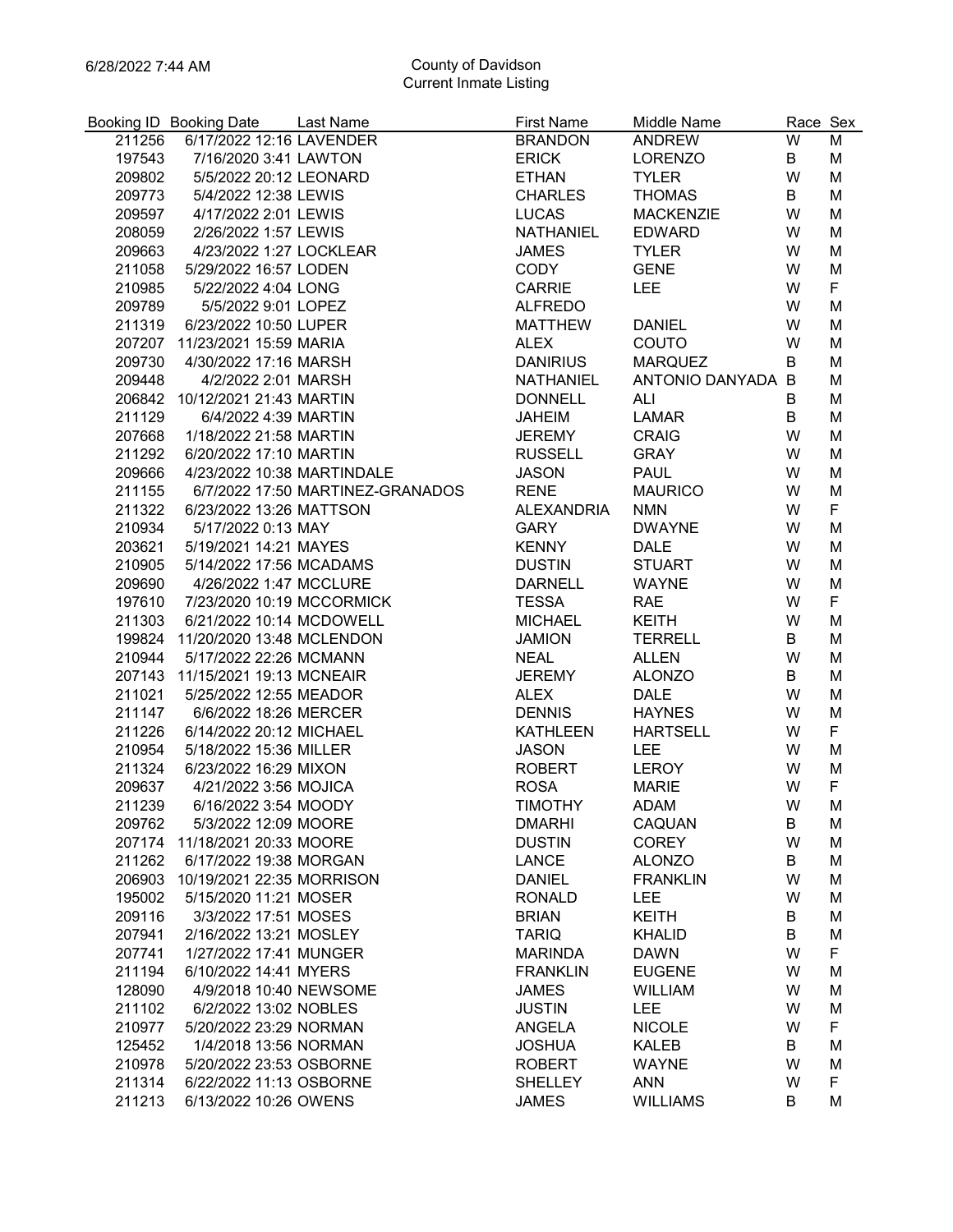|                  | Booking ID Booking Date          | Last Name                    | <b>First Name</b>           | Middle Name                     | Race Sex |             |
|------------------|----------------------------------|------------------------------|-----------------------------|---------------------------------|----------|-------------|
| 209608           | 4/18/2022 13:14 PALMER           |                              | <b>WILLIAM</b>              | <b>CURTIS</b>                   | W        | M           |
| 211108           | 6/2/2022 20:59 PARRISH           |                              | <b>JOHNNY</b>               | <b>CRAIG</b>                    | W        | M           |
| 210971           | 5/20/2022 13:49 PARTEE           |                              | <b>DEREK</b>                | <b>CHRISTOPHER</b>              | B        | M           |
| 169434           | 8/28/2019 17:21 PATTON           |                              | <b>BRANDON</b>              | <b>DEAN</b>                     | W        | M           |
|                  | 209701 4/27/2022 19:42 PEACE     |                              | <b>RYAN</b>                 | <b>JOSEPH</b>                   | W        | M           |
|                  | 206950 10/25/2021 13:35 PETERSON |                              | <b>MATTHEW</b>              | <b>SCOTT</b>                    | W        | M           |
| 207850           | 2/8/2022 12:42 PHAN              |                              | <b>ROBBIE</b>               | <b>NMN</b>                      | W        | M           |
| 211219           | 6/13/2022 17:34 PHILLIPS         |                              | ALEXANDER                   | <b>STONE</b>                    | W        | M           |
| 209656           | 4/22/2022 16:57 PHILLIPS         |                              | LARRY                       | <b>DALE</b>                     | W        | M           |
| 209749           | 5/2/2022 15:46 PICKARD           |                              | <b>TAMMY</b>                | <b>LYNN</b>                     | W        | F           |
| 211228           | 6/15/2022 9:23 POOLE             |                              | <b>CHARLISSA</b>            | <b>SHANITTA</b>                 | B        | F           |
| 206769           | 10/3/2021 22:31 POTTS            |                              | <b>BRADLEY</b>              | CARSON                          | W        | M           |
| 211327           | 6/23/2022 23:49 POWELL           |                              | <b>JESSICA</b>              | <b>ELAINE</b>                   | W        | $\mathsf F$ |
| 205800           | 3/4/2022 20:24 PRICE             |                              | <b>KISHA</b>                | <b>SHAQUELLA</b>                | B        | F           |
| 211103           | 6/2/2022 13:46 PYRTLE            |                              | <b>HAROLD</b>               | <b>DEAN</b>                     | W        | M           |
| 211039           | 5/27/2022 11:50 RABB             |                              | <b>CHRISTINA</b>            | <b>LYNN</b>                     | W        | F           |
| 211261           | 6/17/2022 18:48 RAMSEY           |                              | <b>AUSTIN</b>               | <b>COLLIN</b>                   | W        | M           |
| 209678           | 4/25/2022 4:39 RAMSEY            |                              | <b>JAMES</b>                | WILLIAM                         | W        | M           |
| 211027           | 5/25/2022 20:38 RECTOR           |                              | <b>JAMES</b>                | <b>CHRISTOPHER</b>              | W        | M           |
| 211229           | 6/15/2022 11:35 REGAN            |                              | <b>TAUNIA</b>               | ANNE                            | W        | F           |
| 209263           | 3/17/2022 1:48 RHAMES            |                              | <b>ANTHONY</b>              | <b>ELIJAH</b>                   | B        | M           |
|                  | 209467 4/3/2022 22:41 RICHARD    |                              | <b>CHARLES</b>              | <b>ALAN</b>                     | W        | M           |
| 211230           |                                  | 6/15/2022 12:08 RICHARDSON   | <b>NAKOMA</b>               | <b>CHEYENNE</b>                 | W        | M           |
|                  | 207440 12/20/2021 21:52 RIDDLE   |                              | <b>CHARLES</b>              | MATTHEW                         | W        | M           |
| 200826           |                                  | 3/8/2021 22:04 RIVERA-ALICEA | ARGENIS                     | <b>SAMUEL</b>                   | W        | M           |
| 209859           | 5/11/2022 10:12 ROBINSON         |                              | <b>JASON</b>                | <b>EMERY</b>                    | W        | M           |
| 211306           | 6/21/2022 14:25 RODGERS          |                              | DEMAJEZA                    | SHEMAR-CLAY                     | B        | M           |
| 203599           |                                  | 5/18/2021 0:22 RODRIGUEZ     | ANDREW                      | ALLRED                          | W        | M           |
| 200773           | 3/4/2021 3:07 RODRIGUEZ          |                              | <b>JUAN</b>                 | <b>ARIAS</b>                    | W        | M           |
| 209365           | 3/26/2022 3:17 ROSADO            |                              | <b>FRANCHECA</b>            | VEGA                            | W        | F           |
|                  | 207379 12/13/2021 20:10 ROWE     |                              | <b>STEVEN</b>               | JAY                             | W        | M           |
| 200475           | 2/4/2021 16:25 RUSCH             |                              | <b>NANNIE</b>               | <b>REBECCA</b>                  | W        | F           |
| 211086           | 6/1/2022 11:39 SASKO             |                              | SAMANTHA                    | <b>RAE</b>                      | W        | F           |
| 211294           | 6/20/2022 19:21 SAUNDERS         |                              | <b>TIMOTHY</b>              | <b>RAHINE</b>                   | B        | M           |
| 211149           | 6/7/2022 1:39 SEABERRY           |                              | <b>ROOSEVELT</b>            | ANTWAIN                         | B        | M           |
| 211200           | 6/10/2022 23:06 SEAMON           |                              | <b>HEATHER</b>              | <b>QUEEN</b>                    | W        | F           |
| 128348           | 4/21/2018 10:36 SECHRIST         |                              | <b>JERROD</b>               | <b>ALLAN</b>                    | W        | М           |
| 202237           |                                  | 4/13/2021 13:58 SETZER-HAYES | <b>CHARLES</b>              | <b>MALIK</b>                    | в        | M           |
| 209133           | 3/5/2022 12:36 SEXTON            |                              | <b>JOHNNY</b>               | <b>ANTOHNY</b>                  | W        | M           |
| 211328           | 6/24/2022 1:08 SHAW              |                              | <b>JEREMY</b>               | <b>RYAN</b>                     | W        | M           |
| 209534           | 4/10/2022 5:44 SHELLMAN          |                              | <b>DARIAN</b>               | <b>ALEXANDER</b>                | В        | M           |
| 207341           | 12/9/2021 21:20 SHORES           |                              | <b>SCOTTY</b>               | <b>ALAN</b>                     | W        | M           |
| 177551           | 11/6/2019 23:41 SIMERSON         |                              | <b>TERRY</b>                | <b>KEITH</b>                    | W        | M           |
| 134898           | 11/10/2018 17:29 SIMMONS         |                              | <b>CARSON</b>               | <b>GLENN</b>                    | W        | M           |
| 200453           | 2/2/2021 17:13 SMITH             |                              | <b>TEDDIE</b>               | <b>LEWIS</b>                    | B        | M           |
| 211024           | 5/25/2022 18:27 SOMA             |                              | <b>ALEXANDRIA</b>           | <b>MARIE</b>                    | W        | F           |
| 202242           | 4/13/2021 23:31 SPICER           |                              | <b>GEORGE</b>               | <b>WADE</b>                     | W        | M           |
| 211169           | 6/8/2022 17:10 STACY             |                              | <b>BRITTANY</b>             | <b>MICHELLE</b>                 | W        | F           |
| 211313           | 6/22/2022 10:33 STEVENS          |                              | <b>MELANY</b>               | <b>DAWN</b>                     | W        | F           |
| 211207           | 6/11/2022 14:03 STONE            |                              | <b>JAMES</b>                | <b>REX</b>                      | W        | M           |
|                  | 3/9/2022 12:46 STONE             |                              |                             |                                 | W        |             |
| 209183<br>209112 | 3/3/2022 14:42 STRINGER          |                              | <b>SHANE</b><br><b>MARK</b> | <b>MICHAEL</b><br>DARWIN-THOMAS | W        | M<br>M      |
|                  |                                  |                              |                             |                                 |          |             |
| 211211           | 6/12/2022 20:31 SUOY             |                              | <b>DANIEL</b>               | <b>NMN</b>                      | W        | М           |